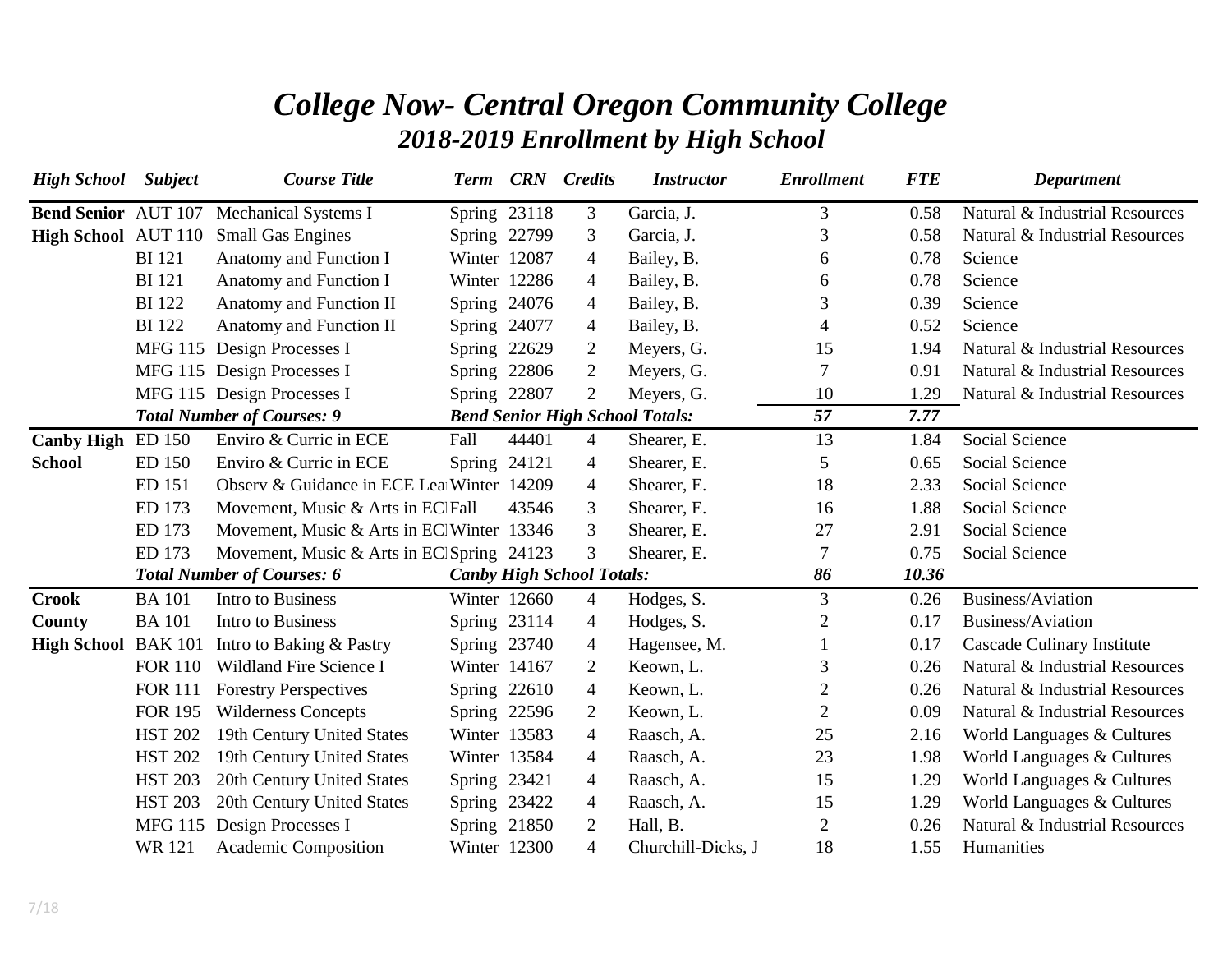| <b>High School</b> Subject |                | <b>Course Title</b>                           |                             |              | Term CRN Credits                    | <b>Instructor</b>                        | <b>Enrollment</b> | <b>FTE</b> | <b>Department</b>          |
|----------------------------|----------------|-----------------------------------------------|-----------------------------|--------------|-------------------------------------|------------------------------------------|-------------------|------------|----------------------------|
|                            | <b>WR121</b>   | Academic Composition                          | Winter 12261                |              | $\overline{4}$                      | Churchill-Dicks, J                       | 19                | 1.64       | Humanities                 |
|                            | <b>WR122</b>   | Arg/Research/Multimodal Comr Spring 22120     |                             |              | $\overline{4}$                      | Churchill-Dicks, J                       | 14                | 1.21       | Humanities                 |
|                            | WR 122         | Arg/Research/Multimodal Comp Spring 21863     |                             |              | $\overline{4}$                      | Churchill-Dicks, J                       | 15                | 1.29       | Humanities                 |
|                            |                | <b>Total Number of Courses: 15</b>            |                             |              |                                     | <b>Crook County High School Totals:</b>  | 159               | 13.88      |                            |
| Culver High BA 101         |                | Intro to Business                             | Winter 12903                |              | $\overline{4}$                      | Goad, D.                                 | $5\overline{)}$   | 0.43       | Business/Aviation          |
| <b>School</b>              |                | MTH 111 College Algebra                       | Winter 12119                |              | $\overline{4}$                      | Yule, D.                                 | 21                | 1.81       | Mathematics                |
|                            |                | MTH 112 Trigonometry                          | Spring 24081                |              | $\overline{4}$                      | Yule, D.                                 | 10                | 0.86       | Mathematics                |
|                            | WR 121         | Academic Composition                          | Winter 12301                |              | $\overline{4}$                      | Collins Watson, J.                       | 21                | 1.81       | Humanities                 |
|                            | WR 122         | Arg/Research/Multimodal Comp Spring 24082     |                             |              | $\overline{4}$                      | Collins Watson, J.                       | 18                | 1.55       | Humanities                 |
|                            |                | <b>Total Number of Courses: 5</b>             |                             |              | <b>Culver High School Totals:</b>   |                                          | 75                | 6.46       |                            |
| <b>David</b>               |                |                                               |                             |              |                                     |                                          |                   |            |                            |
| <b>Douglas</b>             |                | CUL 101 Introduction to Culinary Arts         | Spring 24134                |              | $\overline{4}$                      | Miller, D.                               | 22                | 3.80       | Cascade Culinary Institute |
|                            |                | <b>High School Total Number of Courses: 1</b> |                             |              |                                     | <b>David Douglas High School Totals:</b> | 22                | 3.80       |                            |
| <b>La Pine</b>             |                | HST 202 19th Century United States            | Winter 13597                |              | $\overline{4}$                      | Wieber, K.                               | 22                | 2.07       | World Languages & Cultures |
| <b>High School HST 203</b> |                | 20th Century United States                    | Spring 23424                |              | $\overline{4}$                      | Wieber, K.                               | 21                | 1.81       | World Languages & Cultures |
|                            |                | MTH 111 College Algebra                       | Winter 13602                |              | $\overline{4}$                      | Goodall, B.                              | 12                | 1.04       | Mathematics                |
|                            |                | MTH 112 Trigonometry                          | Spring 24125                |              | $\overline{4}$                      | Goodall, B.                              | 11                | 0.95       | Mathematics                |
|                            |                | <b>Total Number of Courses: 4</b>             | La Pine High School Totals: |              |                                     |                                          | 66                | 5.87       |                            |
| <b>Madras</b>              | <b>BI</b> 121  | Anatomy and Function I                        | Winter 12024                |              | $\overline{4}$                      | Payton, J.                               | $\tau$            | 0.91       | Science                    |
| High School BI 121         |                | Anatomy and Function I                        | Winter 12287                |              | $\overline{4}$                      | Payton, J.                               | 12                | 1.55       | Science                    |
|                            | <b>BI</b> 122  | Anatomy and Function II                       | Spring 22083                |              | 4                                   | Payton, J.                               | 5                 | 0.65       | Science                    |
|                            | <b>BI</b> 122  | Anatomy and Function II                       | Spring 22084                |              | $\overline{4}$                      | Payton, J.                               | 5                 | 0.65       | Science                    |
|                            | <b>MTH 111</b> | College Algebra                               | Winter 12388                |              | $\overline{4}$                      | Petersen-Hair, D.                        | 15                | 1.29       | Mathematics                |
|                            |                | MTH 112 Trigonometry                          | Spring 24085                |              | $\overline{4}$                      | Petersen-Hair, D.                        | 16                | 1.38       | Mathematics                |
|                            | <b>WR121</b>   | Academic Composition                          | Spring 24086                |              | $\overline{4}$                      | Wheeler, M.                              | 15                | 1.29       | Humanities                 |
|                            | <b>WR121</b>   | Academic Composition                          | Spring 24087                |              | $\overline{4}$                      | Wheeler, M.                              | 13                | 1.12       | Humanities                 |
|                            | <b>WR122</b>   | Arg/Research/Multimodal Comp Spring 24088     |                             |              | $\overline{4}$                      | Jones, E.                                | 8                 | 0.69       | Humanities                 |
|                            | <b>WR122</b>   | Arg/Research/Multimodal Comr Spring 24089     |                             |              | $\overline{4}$                      | Jones, E.                                | 19                | 1.64       | Humanities                 |
|                            |                | <b>Total Number of Courses: 10</b>            |                             |              | <b>Madras High School Totals:</b>   |                                          | 115               | 11.17      |                            |
| <b>Marshall</b>            |                | MTH 111 College Algebra                       | Spring 23126                |              | $\overline{4}$                      | Greenwood, A.                            | 5                 | 0.43       | Mathematics                |
|                            |                | <b>High School Total Number of Courses: 1</b> |                             |              | <b>Marshall High School Totals:</b> |                                          | 5                 | 0.43       |                            |
| <b>Mountain</b>            | <b>BA</b> 101  | Intro to Business                             |                             | Spring 23116 | $\overline{4}$                      | Lyons, G.                                | $\overline{2}$    | 0.17       | Business/Aviation          |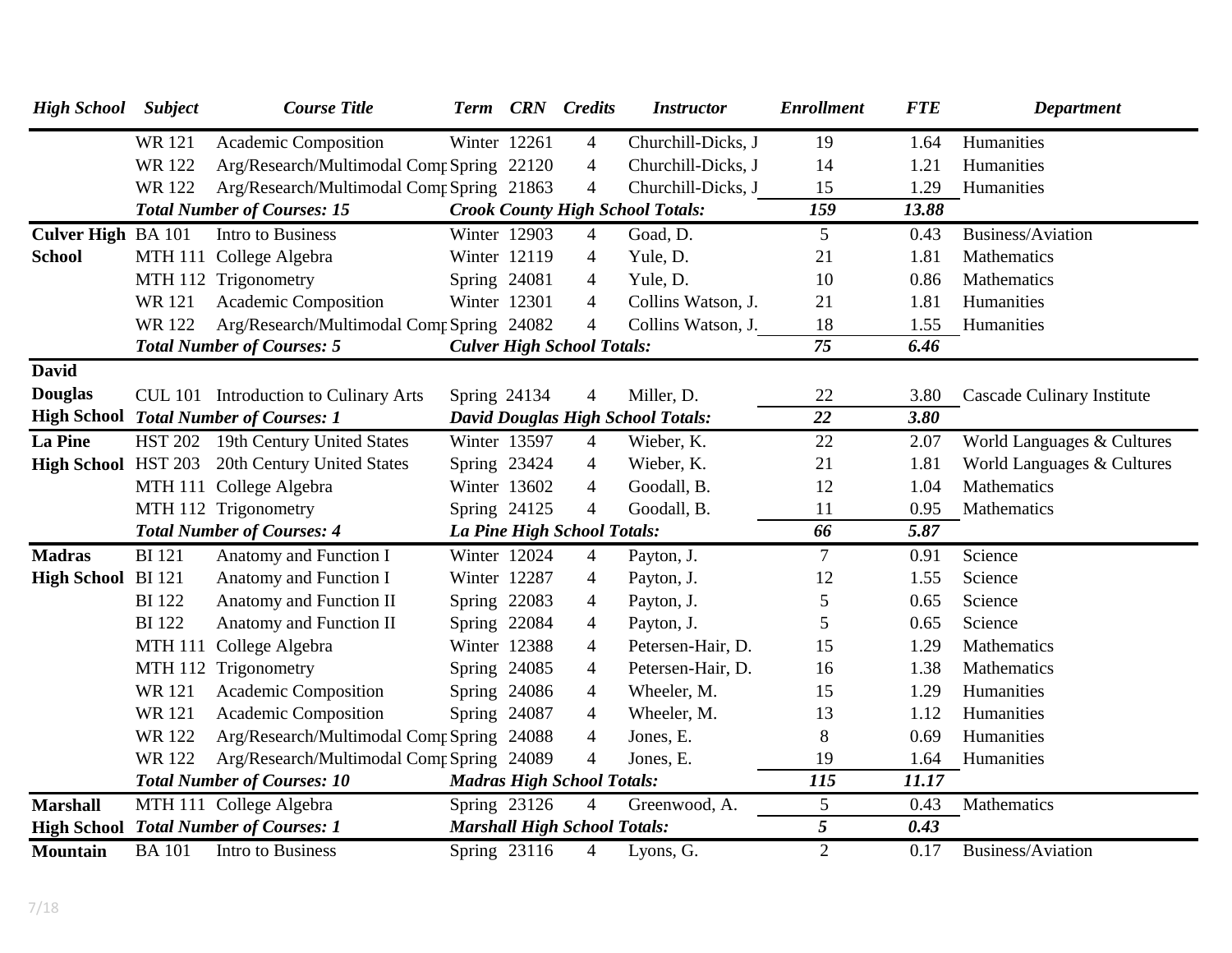| <b>High School</b> | <b>Subject</b> | <b>Course Title</b>                         |              |       | Term CRN Credits | <b>Instructor</b> | <b>Enrollment</b> | <b>FTE</b> | <b>Department</b>              |
|--------------------|----------------|---------------------------------------------|--------------|-------|------------------|-------------------|-------------------|------------|--------------------------------|
| <b>View High</b>   | <b>BA111</b>   | <b>Applied Accounting I</b>                 | Spring 22628 |       | 3                | Riper, S.         | 3                 | 0.19       | Business/Aviation              |
| <b>School</b>      | <b>BAK 101</b> | Intro to Baking & Pastry                    | Spring 24080 |       | $\overline{4}$   | Kimerling, S.     | $\mathbf{1}$      | 0.17       | Cascade Culinary Institute     |
|                    | <b>BI</b> 121  | Anatomy and Function I                      | Winter 12288 |       | $\overline{4}$   | Leapaldt, S.      | 13                | 1.68       | Science                        |
|                    | <b>BI</b> 121  | Anatomy and Function I                      | Winter 12289 |       | $\overline{4}$   | Leapaldt, S.      | 12                | 1.55       | Science                        |
|                    | <b>BI</b> 122  | Anatomy and Function II                     | Spring 24106 |       | $\overline{4}$   | Leapaldt, S.      | 12                | 1.55       | Science                        |
|                    | <b>BI</b> 122  | Anatomy and Function II                     | Spring 24107 |       | $\overline{4}$   | Leapaldt, S.      | 13                | 1.68       | Science                        |
|                    | <b>CJ</b> 100  | Survey Criminal Justice System Winter 12908 |              |       | $\mathfrak{Z}$   | Taroli, L.        | 18                | 1.16       | Social Science                 |
|                    | <b>CJ</b> 100  | Survey Criminal Justice System Spring 23177 |              |       | 3                | Taroli, L.        | 16                | 1.04       | Social Science                 |
|                    | <b>CJ 220</b>  | Intro to Substantive Law                    | Winter 13558 |       | $\mathfrak{Z}$   | Taroli, L.        | 17                | 1.10       | Social Science                 |
|                    | <b>CJ 220</b>  | Intro to Substantive Law                    | Spring 23102 |       | 3                | Taroli, L.        | 13                | 0.84       | Social Science                 |
|                    | <b>CUL 101</b> | <b>Introduction to Culinary Arts</b>        | Spring 23430 |       | $\overline{4}$   | Kimerling, S.     | $\overline{2}$    | 0.35       | Cascade Culinary Institute     |
|                    | <b>ENG 104</b> | Intro to Literature: Fiction                | Winter 12311 |       | $\overline{4}$   | Clements, M.      | 12                | 1.04       | Humanities                     |
|                    |                | ENG 106 Intro to Literature: Poetry         | Spring 22142 |       | $\overline{4}$   | Clements, M.      | 7                 | 0.60       | Humanities                     |
|                    | FA 101         | Introduction to Film                        | Winter 14168 |       | 3                | Clements, J.      | 11                | 0.95       | Humanities                     |
|                    | FA 101         | Introduction to Film                        | Winter 14169 |       | 3                | Clements, J.      | 13                | 1.12       | Humanities                     |
|                    | <b>HHP 270</b> | Sport and Exercise Psychology               | Winter 12914 |       | $\mathfrak{Z}$   | Chroninger, R.    | 14                | 0.91       | Health & Human Performance     |
|                    | <b>HHP 270</b> | Sport and Exercise Psychology               | Winter 12915 |       | 3                | Chroninger, R.    | $7\phantom{.0}$   | 0.45       | Health & Human Performance     |
|                    | <b>HHP 270</b> | Sport and Exercise Psychology               | Spring 22637 |       | 3                | Chroninger, R.    | 12                | 0.78       | Health & Human Performance     |
|                    |                | HHP 270 Sport and Exercise Psychology       | Spring 22638 |       | 3                | Chroninger, R.    | 9                 | 0.58       | Health & Human Performance     |
|                    |                | MFG 101 Blueprint Reading                   | Spring 23109 |       | $\overline{2}$   | Schrader, A.      | $\overline{2}$    | 0.26       | Natural & Industrial Resources |
|                    |                | MTH 111 College Algebra                     | Fall         | 42562 | $\overline{4}$   | Romero, A.        | 15                | 1.41       | Mathematics                    |
|                    |                | MTH 111 College Algebra                     | Fall         | 42563 | $\overline{4}$   | Romero, A.        | 25                | 2.35       | Mathematics                    |
|                    |                | MTH 111 College Algebra                     | Fall         | 42564 | $\overline{4}$   | Hutchison, J.     | 21                | 1.98       | Mathematics                    |
|                    |                | MTH 111 College Algebra                     | Fall         | 42565 | $\overline{4}$   | Hutchison, J.     | 15                | 1.41       | Mathematics                    |
|                    |                | MTH 111 College Algebra                     | Fall         | 42262 | $\overline{4}$   | Sieveking, S.     | 25                | 2.35       | Mathematics                    |
|                    |                | MTH 111 College Algebra                     | Fall         | 42561 | $\overline{4}$   | Sieveking, S.     | 23                | 2.16       | Mathematics                    |
|                    |                | MTH 112 Trigonometry                        | Spring 22147 |       | $\overline{4}$   | Romero, A.        | 18                | 1.55       | Mathematics                    |
|                    |                | MTH 112 Trigonometry                        | Spring 22423 |       | $\overline{4}$   | Romero, A.        | 9                 | 0.78       | Mathematics                    |
|                    |                | MTH 112 Trigonometry                        | Spring 24117 |       | $\overline{4}$   | Hutchison, J.     | 15                | 1.29       | Mathematics                    |
|                    |                | MTH 112 Trigonometry                        | Spring 24118 |       | $\overline{4}$   | Hutchison, J.     | 11                | 0.95       | Mathematics                    |
|                    |                | MTH 112 Trigonometry                        | Spring 22145 |       | $\overline{4}$   | Sieveking, S.     | 18                | 1.55       | Mathematics                    |
|                    |                | MTH 112 Trigonometry                        | Spring 23426 |       | $\overline{4}$   | Sieveking, S.     | 16                | 1.38       | Mathematics                    |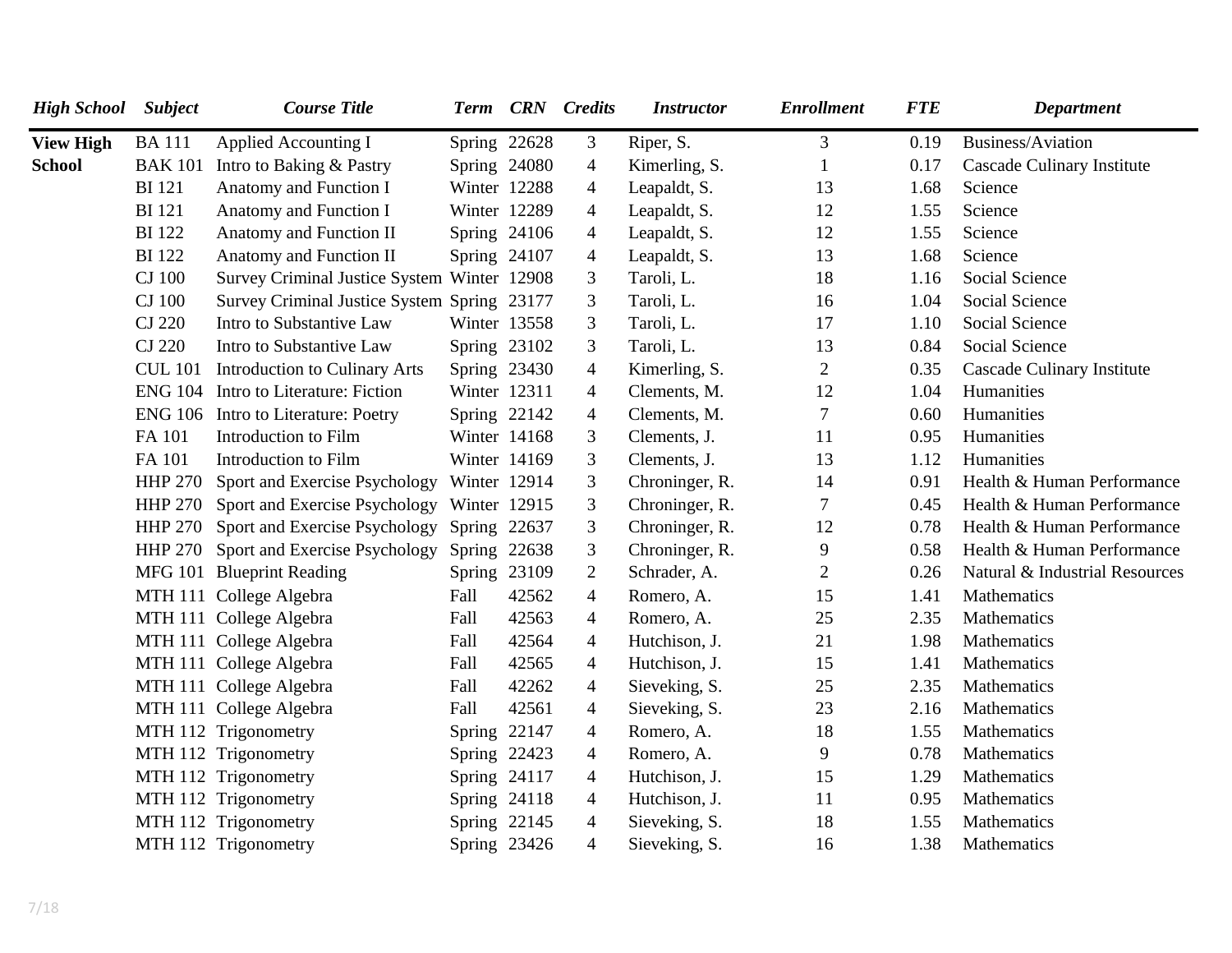| <b>High School</b> | <b>Subject</b> | <b>Course Title</b>                              | Term         |       | <b>CRN</b> Credits                   | <b>Instructor</b>                        | <b>Enrollment</b>       | <b>FTE</b> | <b>Department</b>              |
|--------------------|----------------|--------------------------------------------------|--------------|-------|--------------------------------------|------------------------------------------|-------------------------|------------|--------------------------------|
|                    |                | MTH 251 Calculus I                               | Winter 12373 |       | $\overline{4}$                       | Sieveking, S.                            | 19                      | 2.46       | Mathematics                    |
|                    |                | MTH 251 Calculus I                               | Winter 12374 |       | $\overline{4}$                       | Sieveking, S.                            | 30                      | 3.88       | Mathematics                    |
|                    |                | MTH 252 Calculus II                              | Spring 24115 |       | $\overline{4}$                       | Sieveking, S.                            | 19                      | 2.46       | Mathematics                    |
|                    |                | MTH 252 Calculus II                              | Spring 24116 |       | $\overline{4}$                       | Sieveking, S.                            | 21                      | 2.72       | Mathematics                    |
|                    |                | MTH 253 Calculus III                             | Spring 24114 |       | $\overline{4}$                       | Sieveking, S.                            | 6                       | 0.78       | Mathematics                    |
|                    | <b>PSY 201</b> | Mind and Brain                                   | Winter 12969 |       | $\overline{4}$                       | Vallerga, T.                             | 22                      | 1.90       | Social Science                 |
|                    | <b>PSY 201</b> | Mind and Brain                                   | Winter 13284 |       | $\overline{4}$                       | Vallerga, T.                             | 17                      | 1.47       | Social Science                 |
|                    | <b>PSY 202</b> | Mind and Society                                 | Spring 24112 |       | $\overline{4}$                       | Vallerga, T.                             | 13                      | 1.12       | Social Science                 |
|                    | <b>PSY 202</b> | Mind and Society                                 | Spring 24113 |       | $\overline{4}$                       | Vallerga, T.                             | 16                      | 1.38       | Social Science                 |
|                    | WR 121         | Academic Composition                             | Winter 12303 |       | $\overline{4}$                       | Clements, J.                             | 24                      | 2.07       | Humanities                     |
|                    | <b>WR121</b>   | Academic Composition                             | Winter 12304 |       | $\overline{4}$                       | Clements, J.                             | 20                      | 1.73       | Humanities                     |
|                    | <b>WR121</b>   | Academic Composition                             | Winter 12662 |       | $\overline{4}$                       | Clements, J.                             | 19                      | 1.64       | Humanities                     |
|                    | <b>WR121</b>   | Academic Composition                             | Winter 12909 |       | $\overline{4}$                       | Bohnlein, J.                             | 29                      | 2.50       | Humanities                     |
|                    | <b>WR122</b>   | Arg/Research/Multimodal Comp Spring 24109        |              |       | $\overline{4}$                       | Clements, J.                             | 16                      | 1.38       | Humanities                     |
|                    | <b>WR122</b>   | Arg/Research/Multimodal Comp Spring 24110        |              |       | $\overline{4}$                       | Clements, J.                             | 19                      | 1.64       | Humanities                     |
|                    | <b>WR122</b>   | Arg/Research/Multimodal Comr Spring 24111        |              |       | $\overline{4}$                       | Clements, J.                             | 20                      | 1.73       | Humanities                     |
|                    | <b>WR122</b>   | Arg/Research/Multimodal Comp Spring 24108        |              |       | $\overline{4}$                       | Bohnlein, J.                             | 26                      | 2.24       | Humanities                     |
|                    |                | <b>Total Number of Courses: 50</b>               |              |       |                                      | <b>Mountain View High School Totals:</b> | 756                     | 70.43      |                                |
| Philomath          |                | FOR 111 Forestry Perspectives                    | Winter 13286 |       | $\overline{4}$                       | Babcock, S.                              | $\overline{4}$          | 0.52       | Natural & Industrial Resources |
|                    |                | <b>High School Total Number of Courses: 1</b>    |              |       | <b>Philomath High School Totals:</b> |                                          | $\overline{\mathbf{4}}$ | 0.52       |                                |
| <b>Redmond</b>     |                | ENG 104 Intro to Literature: Fiction             | Winter 14210 |       | $\overline{4}$                       | Sarrett, R.                              | 5                       | 0.43       | Humanities                     |
|                    |                | High School ENG 104 Intro to Literature: Fiction | Winter 14211 |       | $\overline{4}$                       | Sarrett, R.                              | 11                      | 0.95       | Humanities                     |
|                    | <b>HST 202</b> | 19th Century United States                       | Winter 13599 |       | $\overline{4}$                       | Baumgartner, C.                          | 19                      | 1.64       | World Languages & Cultures     |
|                    | <b>HST 202</b> | 19th Century United States                       | Winter 13600 |       | $\overline{4}$                       | Baumgartner, C.                          | 15                      | 1.29       | World Languages & Cultures     |
|                    | <b>HST 203</b> | 20th Century United States                       | Spring 24127 |       | $\overline{4}$                       | Baumgartner, C.                          | 18                      | 1.55       | World Languages & Cultures     |
|                    | <b>HST 203</b> | 20th Century United States                       | Spring 24128 |       | $\overline{4}$                       | Baumgartner, C.                          | 7                       | 0.60       | World Languages & Cultures     |
|                    |                | MFG 101 Blueprint Reading                        | Winter 14212 |       | $\overline{2}$                       | Kernion, D.                              | $\mathbf{2}$            | 0.26       | World Languages & Cultures     |
|                    |                | MFG 103 Welding Technology I                     | Winter 12017 |       | 3                                    | Kernion, D.                              | $\overline{c}$          | 0.39       | Natural & Industrial Resources |
|                    |                | MFG 105 Welding Technology II                    | Winter 14213 |       | 3                                    | Kernion, D.                              |                         | 0.19       | Natural & Industrial Resources |
|                    |                | MFG 110 Manufacturing Processes I                | Fall         | 44400 | 3                                    | Kernion, D.                              |                         | 0.21       | Natural & Industrial Resources |
|                    |                | MFG 110 Manufacturing Processes I                | Winter 12905 |       | 3                                    | Kernion, D.                              | 3                       | 0.58       | Natural & Industrial Resources |
|                    |                | MFG 115 Design Processes I                       | Fall         | 43541 | $\overline{2}$                       | Kernion, D.                              | 5                       | 0.71       | Natural & Industrial Resources |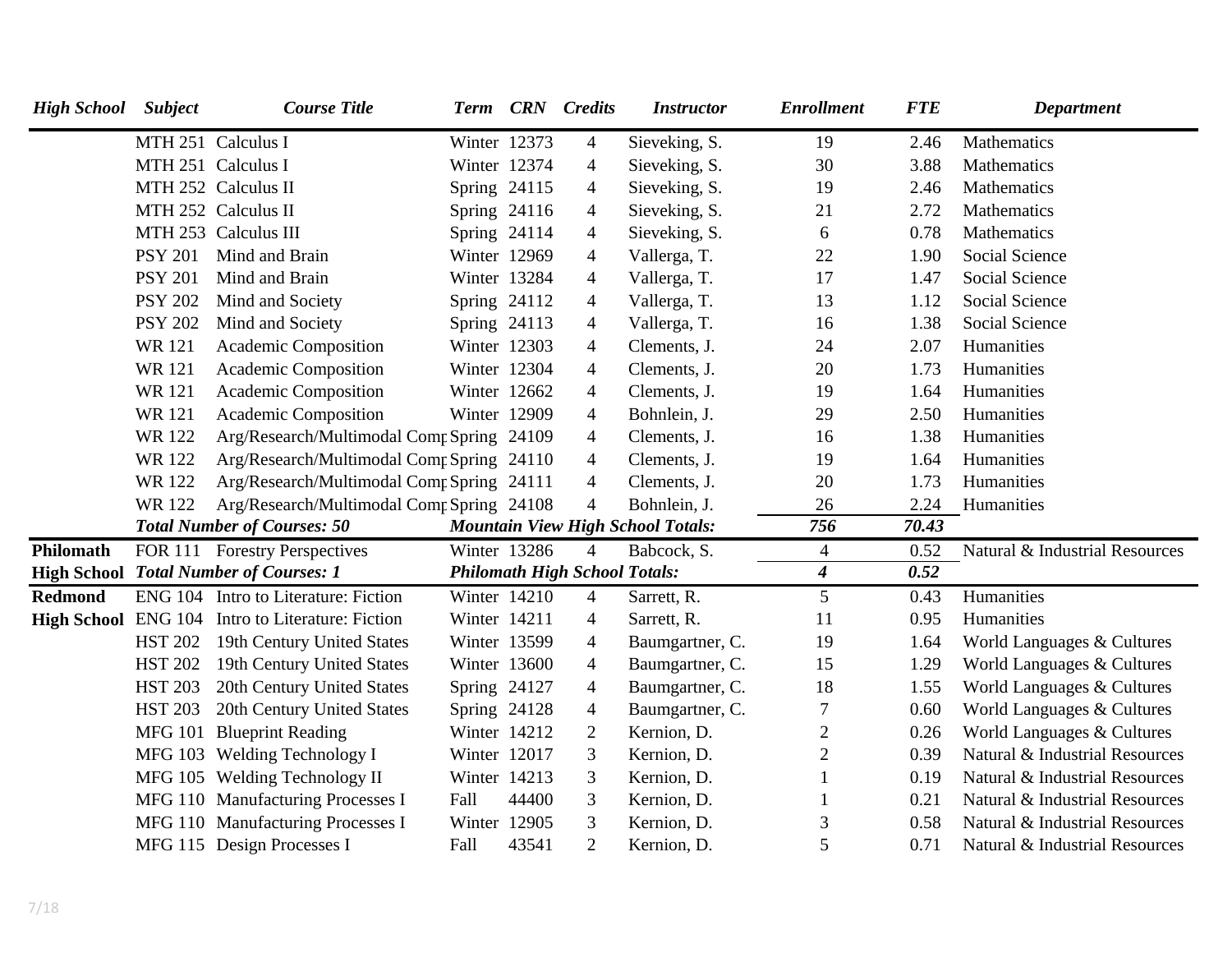| <b>High School</b>  | <b>Subject</b>                    | <b>Course Title</b>                            | Term         |       | <b>CRN</b> Credits                   | <b>Instructor</b>                          | <b>Enrollment</b> | <b>FTE</b> | <b>Department</b>                   |
|---------------------|-----------------------------------|------------------------------------------------|--------------|-------|--------------------------------------|--------------------------------------------|-------------------|------------|-------------------------------------|
|                     |                                   | MTH 111 College Algebra                        | Fall         | 42566 | $\overline{4}$                       | Schiedler, J.                              | 9                 | 0.85       | <b>Mathematics</b>                  |
|                     |                                   | MTH 111 College Algebra                        | Fall         | 42575 | $\overline{4}$                       | Schiedler, J.                              | 11                | 1.04       | Mathematics                         |
|                     |                                   | MTH 112 Trigonometry                           | Winter 12386 |       | $\overline{4}$                       | Schiedler, J.                              | 9                 | 0.78       | Mathematics                         |
|                     |                                   | MTH 112 Trigonometry                           | Winter 14214 |       | $\overline{4}$                       | Schiedler, J.                              |                   | 0.60       | Mathematics                         |
|                     |                                   | MTH 112 Trigonometry                           | Spring 24129 |       | 4                                    | Schiedler, J.                              | 6                 | 0.52       | Mathematics                         |
|                     | WR 121                            | Academic Composition                           | Winter 14215 |       | 4                                    | Beltran, H.                                | 23                | 1.98       | Humanities                          |
|                     | WR 121                            | Academic Composition                           | Winter 14216 |       | $\overline{4}$                       | Beltran, H.                                | 10                | 0.86       | Humanities                          |
|                     |                                   | <b>Total Number of Courses: 19</b>             |              |       | <b>Redmond High School Totals:</b>   |                                            | 164               | 15.43      |                                     |
| <b>Redmond</b>      | <b>BI</b> 121                     | Anatomy and Function I                         | Fall         | 44402 | $\overline{4}$                       | Baxter, P.                                 | 13                | 1.84       | Science                             |
| <b>Proficiency</b>  | <b>BI</b> 122                     | Anatomy and Function II                        | Spring 24119 |       | 4                                    | Baxter, P.                                 | 8                 | 1.04       | Science                             |
| <b>Academy</b>      | <b>CJ</b> 100                     | <b>Survey Criminal Justice System Fall</b>     |              | 43543 | 3                                    | Killpack, M.                               | 11                | 0.78       | Social Science                      |
| (RPA)               | <b>CJ 220</b>                     | Intro to Substantive Law                       | Spring 24120 |       | 3                                    | Killpack, M.                               | 6                 | 0.39       | Social Science                      |
|                     | <b>Total Number of Courses: 4</b> |                                                |              |       |                                      | <b>Redmond Proficiency Academy Totals:</b> | 38                | 4.05       |                                     |
| <b>Ridgeview</b>    | <b>CIS 195</b>                    | Web Development I                              | Spring 24130 |       | $\overline{4}$                       | O'Neill, C.                                | 3                 | 0.32       | <b>Computer Information Systems</b> |
| <b>High School</b>  | ED 173                            | Movement, Music & Arts in EC Spring 24131      |              |       | 3                                    | Moore, R.                                  |                   | 0.11       | Social Science                      |
|                     |                                   | MFG 115 Design Processes I                     | Spring 22117 |       | $\mathfrak{2}$                       | O'Neill, C.                                |                   | 0.91       | Natural & Industrial Resources      |
|                     | <b>WR121</b>                      | Academic Composition                           | Winter 12310 |       | 4                                    | Felton, A.                                 | 21                | 1.81       | Humanities                          |
|                     | <b>WR121</b>                      | Academic Composition                           | Winter 12628 |       | 4                                    | Felton, A.                                 | 28                | 2.42       | Humanities                          |
|                     | WR 122                            | Arg/Research/Multimodal Comp Spring 24132      |              |       | 4                                    | Felton, A.                                 | 10                | 0.86       | Humanities                          |
|                     | WR 122                            | Arg/Research/Multimodal Comr Spring 24133      |              |       | $\overline{4}$                       | Felton, A.                                 | 31                | 2.67       | Humanities                          |
|                     |                                   | <b>Total Number of Courses: 7</b>              |              |       | <b>Ridgeview High School Totals:</b> |                                            | 101               | 9.10       |                                     |
| <b>Sisters High</b> |                                   | EMT 170 EMS Communication/Documen Winter 13554 |              |       | $\overline{2}$                       | Johnson, H.                                | $\tau$            | 0.30       | Natural & Industrial Resources      |
| <b>School</b>       | <b>HST 202</b>                    | 19th Century United States                     | Winter 13597 |       | 4                                    | Greaney, G.                                | 21                | 1.81       | World Languages & Cultures          |
|                     | <b>HST 202</b>                    | 19th Century United States                     | Winter 13863 |       | $\overline{4}$                       | Greaney, G.                                | 4                 | 0.35       | World Languages & Cultures          |
|                     | <b>HST 203</b>                    | 20th Century United States                     | Spring 23441 |       | $\overline{4}$                       | Greaney, G.                                | 4                 | 0.35       | World Languages & Cultures          |
|                     | <b>HST 203</b>                    | 20th Century United States                     | Spring 24074 |       | $\overline{4}$                       | Greaney, G.                                | 20                | 1.73       | World Languages & Cultures          |
|                     |                                   | MTH 111 College Algebra                        | Winter 12994 |       | 4                                    | O'Neill, D.                                | 16                | 1.38       | Mathematics                         |
|                     |                                   | MTH 111 College Algebra                        | Winter 13596 |       | 4                                    | O'Neill, D.                                | 7                 | 0.60       | Mathematics                         |
|                     |                                   | MTH 112 Trigonometry                           | Spring 23431 |       | $\overline{4}$                       | O'Neill, D.                                | 22                | 1.90       | Mathematics                         |
|                     | <b>SFS 101</b>                    | Intro to Emergency Services                    | Winter 13555 |       | 4                                    | Johnson, H.                                | 4                 | 0.35       | Natural & Industrial Resources      |
|                     | <b>WR121</b>                      | <b>Academic Composition</b>                    | Winter 14171 |       | 4                                    | Bradley, M.                                | 18                | 1.55       | Humanities                          |
|                     | <b>WR121</b>                      | <b>Academic Composition</b>                    | Spring 23449 |       | 4                                    | Bradley, M.                                | 15                | 1.29       | Humanities                          |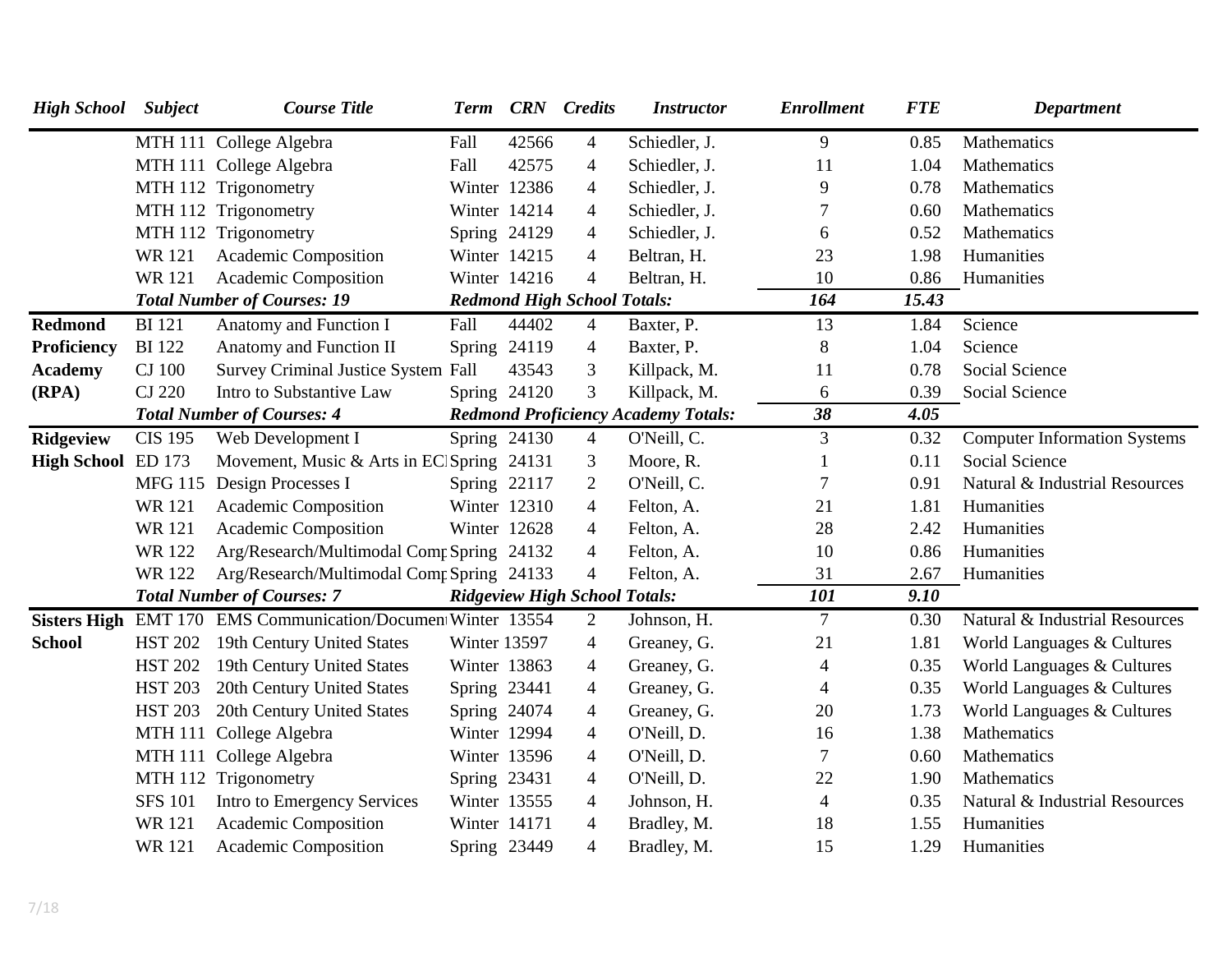| <b>High School</b> Subject |                | <b>Course Title</b>                       |                | Term CRN Credits                   | <b>Instructor</b> | <b>Enrollment</b> | <b>FTE</b> | Department                 |
|----------------------------|----------------|-------------------------------------------|----------------|------------------------------------|-------------------|-------------------|------------|----------------------------|
|                            |                | <b>Total Number of Courses: 11</b>        |                | <b>Sisters High School Totals:</b> |                   | 138               | 11.61      |                            |
| <b>Summit</b>              | <b>BI</b> 121  | Anatomy and Function I                    | Spring $24090$ | $\overline{4}$                     | Colquhoun, J.     | $\overline{7}$    | 0.91       | Science                    |
| High School BI 121         |                | Anatomy and Function I                    | Spring 24091   | 4                                  | Colquhoun, J.     | 5                 | 0.65       | Science                    |
|                            | <b>BI</b> 121  | Anatomy and Function I                    | Spring 24092   | $\overline{4}$                     | Colquhoun, J.     | 5                 | 0.65       | Science                    |
|                            | <b>HST 202</b> | 19th Century United States                | Winter 13833   | $\overline{4}$                     | Justema, E.       | 9                 | 0.78       | World Languages & Cultures |
|                            | <b>HST 202</b> | 19th Century United States                | Winter 13834   | 4                                  | Justema, E.       | 5                 | 0.43       | World Languages & Cultures |
|                            | <b>HST 203</b> | 20th Century United States                | Spring 24093   | $\overline{4}$                     | Justema, E.       | 7                 | 0.60       | World Languages & Cultures |
|                            | <b>HST 203</b> | 20th Century United States                | Spring 24094   | $\overline{4}$                     | Justema, E.       | $\overline{4}$    | 0.35       | World Languages & Cultures |
|                            |                | MTH 111 College Algebra                   | Winter 12991   | $\overline{4}$                     | Bussmann, H.      | 17                | 1.47       | Mathematics                |
|                            |                | MTH 111 College Algebra                   | Winter 12992   | $\overline{4}$                     | Bussmann, H.      | 18                | 1.55       | Mathematics                |
|                            |                | MTH 111 College Algebra                   | Winter 13839   | $\overline{4}$                     | Bussmann, H.      | 9                 | 0.78       | Mathematics                |
|                            |                | MTH 111 College Algebra                   | Winter 13604   | $\overline{4}$                     | Greenwood, J.     | 15                | 1.29       | Mathematics                |
|                            |                | MTH 111 College Algebra                   | Winter 13838   | $\overline{4}$                     | Greenwood, J.     | $8\,$             | 0.69       | Mathematics                |
|                            |                | MTH 111 College Algebra                   | Winter 13603   | 4                                  | White, J.         | 3                 | 0.26       | Mathematics                |
|                            |                | MTH 111 College Algebra                   | Winter 12389   | 4                                  | White, J.         | $\overline{4}$    | 0.35       | Mathematics                |
|                            |                | MTH 112 Trigonometry                      | Spring 24095   | $\overline{4}$                     | Bussmann, H.      | 12                | 1.04       | Mathematics                |
|                            |                | MTH 112 Trigonometry                      | Spring 24096   | $\overline{4}$                     | Bussmann, H.      | 14                | 1.21       | Mathematics                |
|                            |                | MTH 112 Trigonometry                      | Spring 24097   | $\overline{4}$                     | Bussmann, H.      | 14                | 1.21       | Mathematics                |
|                            |                | MTH 112 Trigonometry                      | Spring 24098   | 4                                  | Greenwood, J.     | 14                | 1.21       | Mathematics                |
|                            |                | MTH 112 Trigonometry                      | Spring 24099   | 4                                  | Greenwood, J.     | $\mathbf{2}$      | 0.17       | Mathematics                |
|                            |                | MTH 251 Calculus I                        | Winter 12376   | 4                                  | Quick, K.         | 9                 | 1.16       | Mathematics                |
|                            |                | MTH 251 Calculus I                        | Winter 12377   | 4                                  | Quick, K.         | 8                 | 1.04       | Mathematics                |
|                            |                | MTH 251 Calculus I                        | Winter 13291   | 4                                  | Quick, K.         | 9                 | 1.16       | Mathematics                |
|                            |                | MTH 252 Calculus II                       | Spring $24100$ | 4                                  | Quick, K.         | 9                 | 1.16       | Mathematics                |
|                            |                | MTH 252 Calculus II                       | Spring 24101   | $\overline{4}$                     | Quick, K.         | 6                 | 0.78       | Mathematics                |
|                            |                | MTH 252 Calculus II                       | Spring 24102   | $\overline{4}$                     | Quick, K.         | 5                 | 0.65       | Mathematics                |
|                            | WR 121         | Academic Composition                      | Winter 12306   | $\overline{4}$                     | Holdredge, A.     | 19                | 1.64       | Humanities                 |
|                            | <b>WR121</b>   | <b>Academic Composition</b>               | Winter 12307   | $\overline{4}$                     | Holdredge, A.     | 21                | 1.81       | Humanities                 |
|                            | <b>WR121</b>   | <b>Academic Composition</b>               | Winter 13840   | $\overline{4}$                     | Holdredge, A.     | 21                | 1.81       | Humanities                 |
|                            | WR 122         | Arg/Research/Multimodal Comr Spring 24103 |                | $\overline{4}$                     | Holdredge, A.     | 16                | 1.38       | Humanities                 |
|                            | <b>WR122</b>   | Arg/Research/Multimodal Comp Spring 24104 |                | $\overline{4}$                     | Holdredge, A.     | 18                | 1.55       | Humanities                 |
|                            | <b>WR122</b>   | Arg/Research/Multimodal Comp Spring 24105 |                | 4                                  | Holdredge, A.     | 12                | 1.04       | Humanities                 |